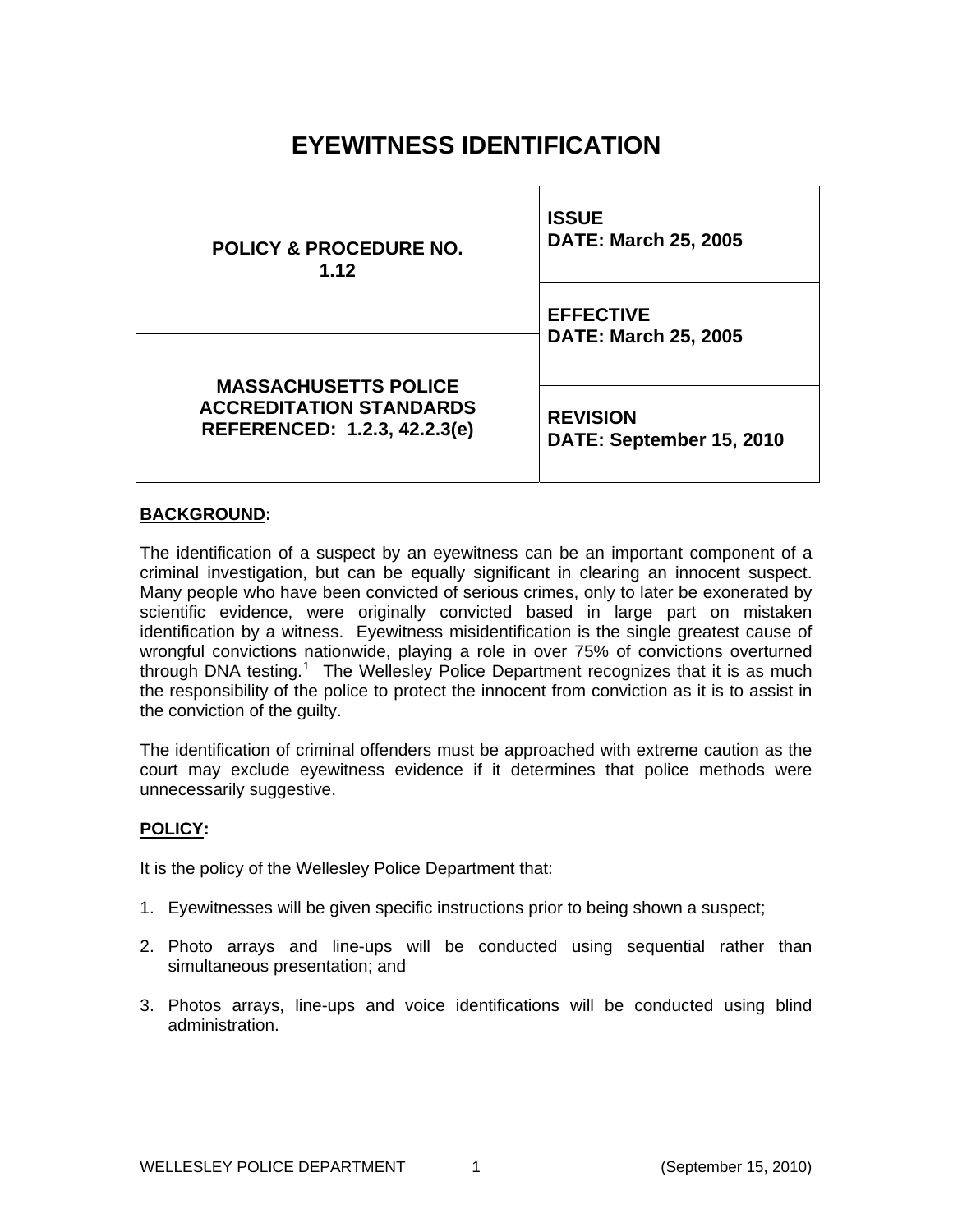# **DEFINITIONS:**

Show-up: The presentation of one suspect to an eyewitness shortly after the commission of a crime.

Field View: The exposure of an eyewitness to a group of people in a public place on the theory that the subject may be among the group. A field view differs from a show-up in that it may be conducted well after the commission of the crime, and may be conducted with or without a suspect in the group.

Photo Array: The showing of photographs of several individuals to an eyewitness for the purpose of obtaining an identification.

Line-up: The live presentation of a number of people to an eyewitness for the purpose of obtaining an identification. A line-up differs from a field view in that it is conducted in a controlled setting, such as a police station, a known suspect is in the mix, and the participants are aware that an identification procedure is being conducted.

Voice Line-up: A procedure whereby a witness is permitted to hear the voices of several people for the purpose of obtaining an identification of a suspect's voice.

# **PROCEDURES:**

### *Right to Counsel During Identification Procedure*

Once a suspect has been arraigned or indicted, his/her right to have counsel present at an in-person identification procedure attaches. No right to the presence of counsel exists simply because a complaint has been filed, even if an arrest warrant has issued.

No right to counsel attaches for non-corporeal identification procedures, such as those involving photographs or composite drawings, whether conducted before or after the initiation of adversarial criminal proceedings.

# *General Considerations*

Due process requires that identifications be conducted in a fair, objective, and non-suggestive manner. Due process is violated when identification procedures arranged and/or conducted by the police are unnecessarily suggestive and conducive to irreparable mistaken identification.<sup>[2](#page-10-1)</sup>

Prior to conducting an identification procedure, officers should take from the witness and document a full description of the offender.

If practicable, the officer should record the procedure and the witness' statement of certainty. If not, the officer should jot down the witness' exact words and incorporate them into his/her report. The witness should be asked to initial and date the front of the photograph selected.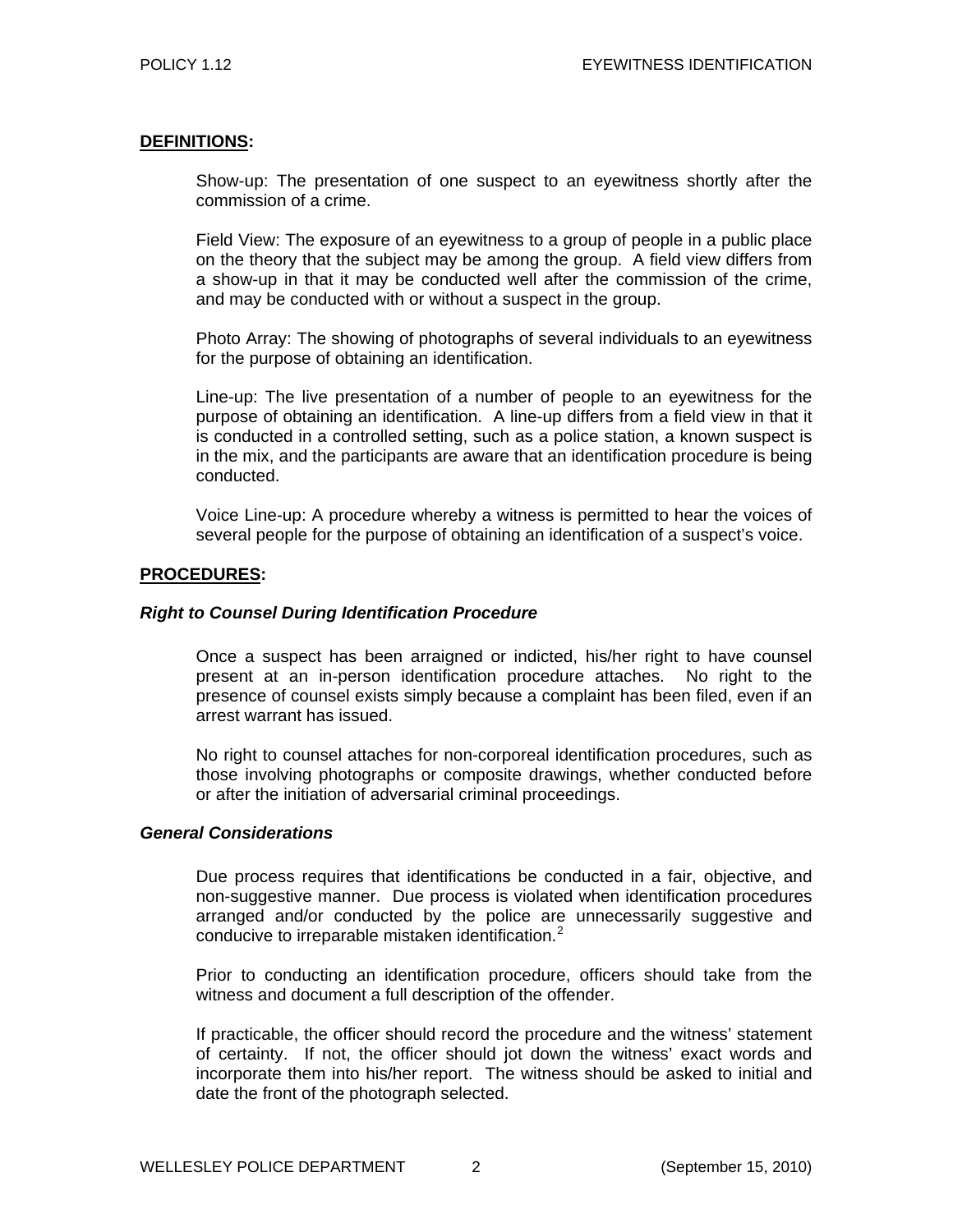A report of every show-up, photo array, line-up or voice identification procedure, whether an identification is made or not, shall be submitted. The report shall include a summary of the procedure, the persons who were present for it, instructions given to the witness by the officer (this should be accomplished by submitting the appropriate witness instruction form), any statement or reaction by the witness, and any comments made by the witness regarding the identification procedure.

#### *Witness Instructions*

Whenever practicable, an officer conducting an identification procedure will read the witness a set of instructions from a departmental form (show-up card, or photo array or line-up instruction form). Those instructions should include the following:

- 1. The person who committed the crime may or may not be (the person, or in the set of photographs) you are about to view.
- 2. You should remember that it is just as important to clear innocent persons from suspicion as to identify guilty parties.
- 3. The individuals you view may not appear exactly as they did on the date of the incident because features such as head and facial hair are subject to change. (Not for use during show-ups or voice identifications.)
- 4. Regardless of whether or not you select someone, the police department will continue to investigate the incident.
- 5. The procedure requires the officer to ask you to state, in your own words and without using a numerical scale, how certain you are of any identification.
- 6. If you do select someone, please do not ask the officer questions about the person you have selected, as no information can be shared with you at this stage of the investigation.
- 7. Regardless of whether you select a person, please do not discuss the procedure with any other witnesses in the case.

#### *Show-ups*

- 1. Show-up identification procedures should only be used soon after a crime has been committed, typically within two hours, or under exigent circumstances, such as the near death of the only available witness. Showups should be conducted live whenever possible and not photographically. Officers should not attempt to obtain identifications using RMV photos on their cruiser MDT's, unless a dire emergency exists.
- 2. When a show-up is arranged in an emergency situation, where either a witness or a victim is in imminent danger of death or in critical condition in a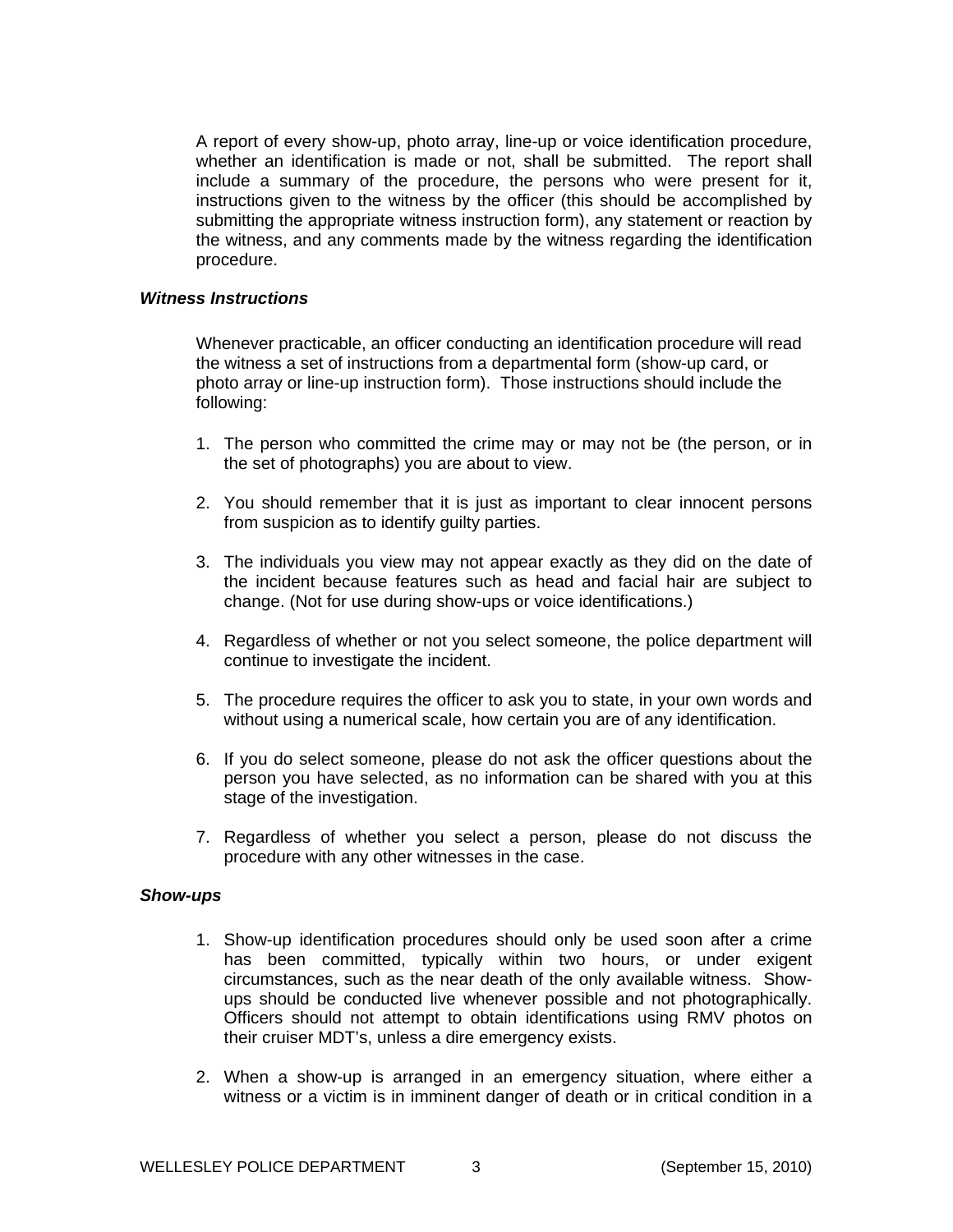hospital, and the circumstances are such that an immediate confrontation is imperative, the emergency identification procedure shall be conducted in a non-suggestive manner.

- [3](#page-10-2). Every show-up must be as fair and non-suggestive as possible. $3$  Specifically, if the suspect is handcuffed, he/she should be positioned so that the handcuffs are not visible to the witness. Unless necessary for the safety of the officers or others, the suspect should not be viewed when he/she is inside a police vehicle, in a cell, or in jail clothing.
- 4. Detaining a person who fits the description of a suspect in order to arrange a show-up is lawful where the officer has reasonable suspicion that the suspect has committed a crime, even if probable cause to arrest has not yet developed.
- 5. If the witness fails to make a positive identification and sufficient other evidence has not developed to provide probable cause to make an arrest, the suspect must be permitted to leave. His/her identity should be recorded and included in the officer's report.
- 6. If a suspect is stopped within a short time after the commission of the crime, he/she may be taken to a location where he/she can be viewed by a witness for possible identification; or, he/she may be detained at the site of the stop and the witness taken there to view him/her. Transporting the witness to the site of the stop is preferred if circumstances permit.
- 7. Suspects should not be brought into a crime scene as contamination may result. For the same reason, clothing articles found at the crime scene should not be placed on or in contact with a suspect. A suspect should not be brought back to the home of a victim or witness unless that was the scene of the crime.
- 8. Police officers must not do or say anything that might convey to the witnesses that they have evidence of the suspect's guilt. Officers should turn down their radios so that the witness they are transporting does not pick up information about the stop of the suspect.
- 9. The suspect should be viewed by one witness at a time and out of the presence or hearing of other witnesses. Witnesses who have viewed the suspect should not be permitted to communicate with those who have not.
- 10. Where multiple witnesses are available to identify the subject, officers should permit the subject to be identified by only one or two. Once one or two witnesses have identified the subject during a show-up, further identifications should be attempted by means of a photo array or line-up.
- 11. Officers may transport victims or witnesses in police vehicles to cruise the area where a crime has just occurred in order for them to attempt to point out the perpetrator. While checking the area, officers must be careful not to make any statements or comments to the witnesses which could be considered suggestive.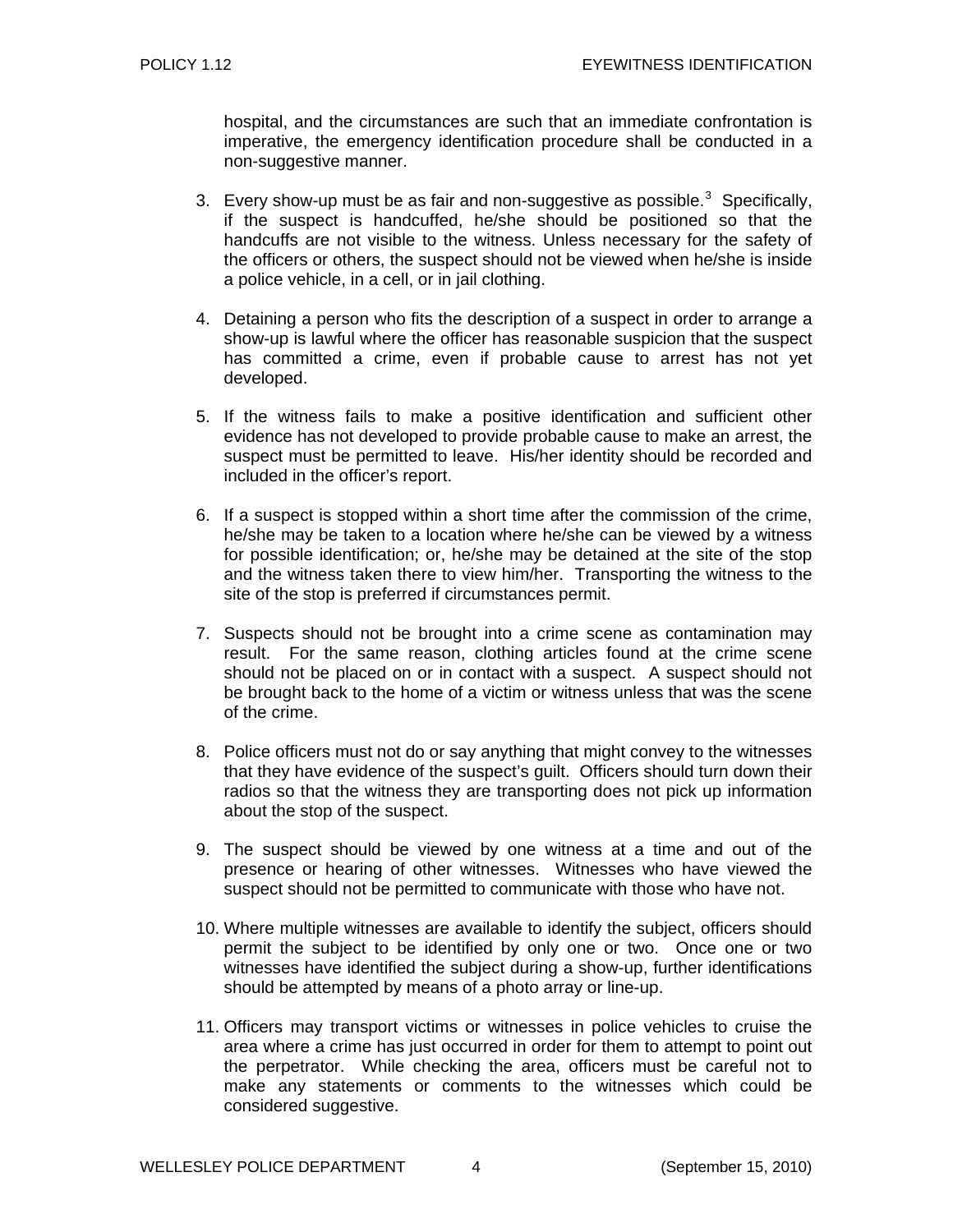12. Officers should make written notes of any identifications and any statements made by witnesses at the time of confrontation with the suspect. Once a witness has indicated his/her opinion regarding the identity of the subject, the officer should ask the witness how certain he/she is of the identification. Officers should ask the witness not to use a numerical scale, but rather to indicate certainty in his/her own words. All statements by the witnesses should be incorporated into the officers' report.

# *Preparing a Photo Array*

- 1. Photo arrays should be shown to witnesses as soon as possible after the commission of a crime.
- 2. Include one suspect and seven fillers (non-suspects) in each array. Mark the back of each photo with numbers one through eight.
- 3. Try to use photographs of the same size and basic composition. Do not include more than one photograph of the same person.
- 4. Use a photo of the suspect that closely depicts his/her current appearance.
- 5. Select fillers who generally fit the witness' description of the offender. Avoid fillers who so closely match the suspect that a person familiar with the suspect would have difficulty distinguishing the filler.
- 6. Ensure that photos bear no markings indicating previous arrests.
- 7. Create a consistent appearance between the suspect and fillers with respect to any unique or unusual feature such as facial scars or severe injuries by adding or covering the feature.
- 8. Once the array has been assembled, examine it to ensure that nothing about the suspect's photo makes him/her stand out.
- 9. Consider changing the order of photos from one witness to the next, or when a witness asks to see the array a second time.
- 10. When showing a witness an array containing a new suspect, avoid using fillers from a previous array.

# *Showing a Photo Array*

- 1. The procedure must me conducted in a manner that promotes reliability, fairness and objectivity.
- 2. Allow each witness to view the photographs independently, out of the presence and hearing of the other witnesses.
- 3. Never make suggestive statements that may influence the judgment or perception of the witness.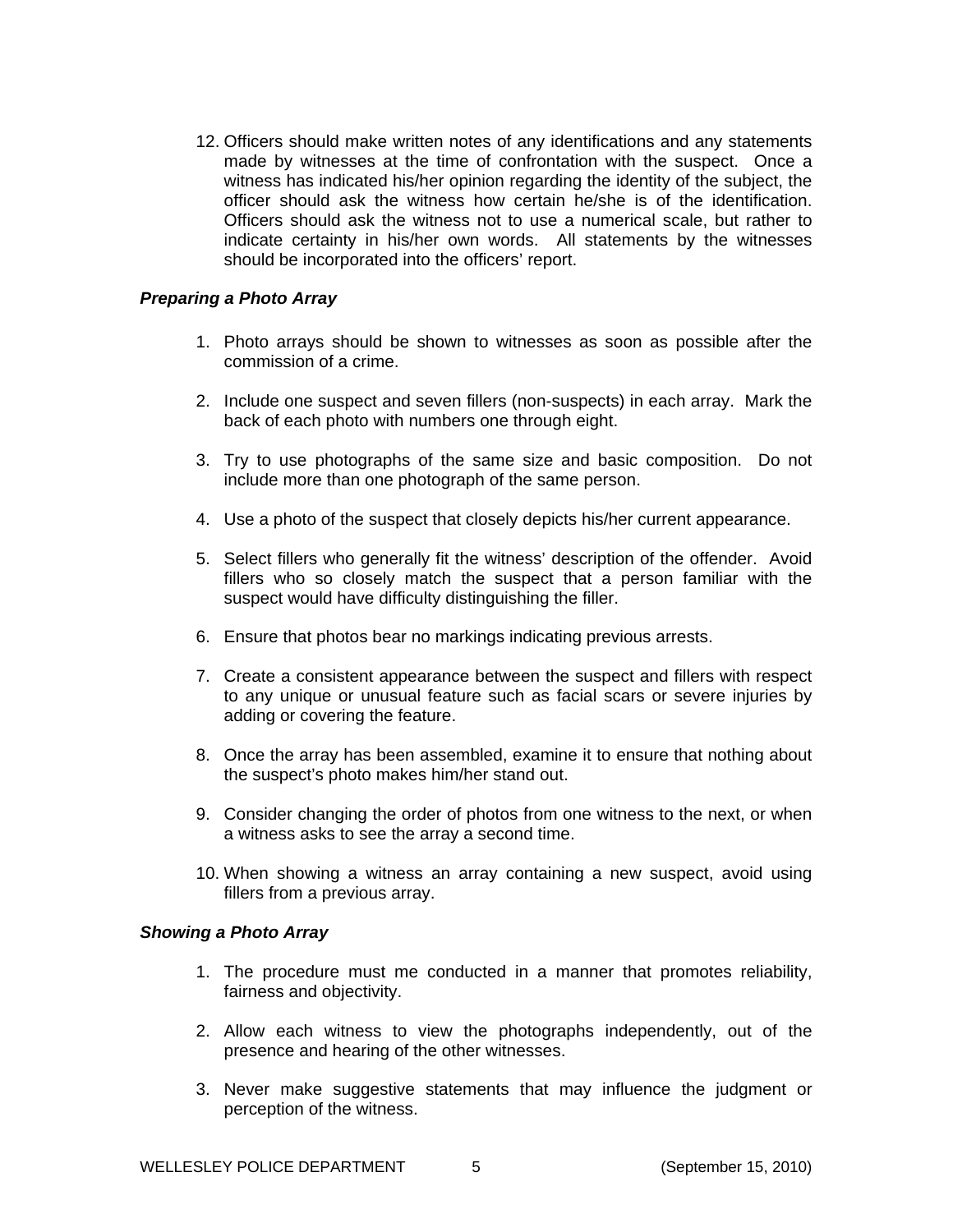- 4. A second officer who is unaware of which photograph depicts the suspect should actually show the photographs. This technique, called blind administration, has been recommended by the National Institute for Justice, and is intended to ensure that the witness does not interpret a gesture or facial expression by the officer as an indication as to the identity of the suspect. The technique also allows the prosecution to demonstrate to the judge or jury at trial that it was impossible for the officer showing the photographs to indicate to the witness, intentionally or unintentionally, which photograph he/she should select.
- 5. The investigating officer or the second officer (the administrator) should carefully instruct the witness by reading from a departmental Photo Array Instruction Form, and the witness should be asked to sign the form indicating that he/she understands the instructions. The investigating officer and the administrator should also sign and date the form.
- 6. For the reasons above, the officers should explain to the witness that the officer showing the array does not know the identity of the people in the photographs. The investigating officer should leave the room while the array is being shown by the administrator.
- 7. The officer should show the photographs to a witness one at a time and ask the witness whether or not he/she recognizes the person.
- 8. When the witness signals for the next photograph, the officer should move the first photograph so that it is out of sight and ask the witness whether he/she recognizes the next photograph.
- 9. The procedure should be repeated until the witness has viewed each photograph. If the witness identifies a subject before all the photographs have been viewed, the officer should remind the witness that he/she is required to show the rest of the photographs.
- 10. If the witness fails to make an identification, but asks to view the array a second time, the officer administering the identification should ask the witness if he/she was able to make an identification from the original viewing. If the witness is unable to make an identification, but feels that it would be helpful to repeat the procedure, then it is permissible to show the entire array a second time. The order of the photographs should be shuffled before the array is shown for the second time. An array should not be shown more than twice.
- 11. If the witness identifies the suspect, the officer should ask the witness how certain he/she is of the identification. Officers should ask the witness not to use a numerical scale, but rather his/her own words.
- 12. The photo array should be preserved as evidence in the same configuration as when the identification was made.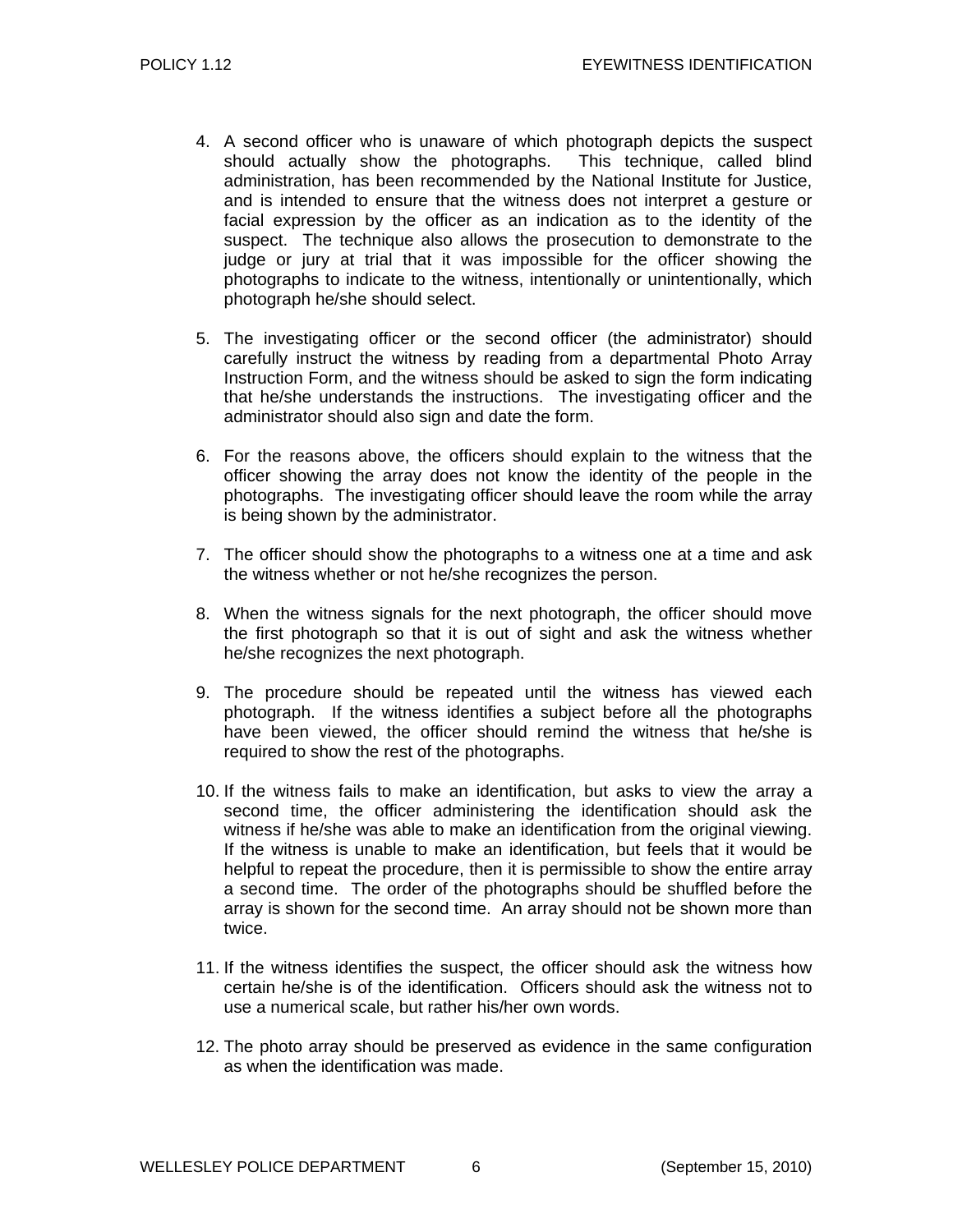13. If more than one witness is to view an array and a witness has already marked one of the photos, a separate unmarked array shall be used for each subsequent witness.

# *Line-ups*

- 1. Line-ups shall be conducted under the direction of a detective supervisor, or in his/her absence the Chief of Police or the Deputy Chief and, when feasible, after consultation with the District Attorney's Office.
- 2. A suspect cannot be detained and compelled to participate in a line-up without probable cause to arrest. $4$  If a suspect refuses to participate in a lineup, the District Attorney's Office may be asked to apply for a court order to compel the suspect to cooperate.
- 3. Before any suspect who has been arraigned or indicted is shown to eyewitnesses in a line-up or other live identification procedure, he/she must be informed of his/her right to have an attorney present at the line-up and of his/her right to be provided with an attorney without cost if he/she is unable to afford such legal counsel. Unless a valid waiver is voluntarily and knowingly made, in writing if possible, no such identification may proceed without the presence of the suspect's attorney.[5](#page-10-4)
- 4. Select a group of at least five fillers who fit the description of the subject as provided by the witness(es). Because line-ups will be administered by an officer who does not know the identity of the suspect, the fillers selected should not be known to the officer administering the line-up. In selecting lineup fillers, abide by the guidelines for photo array fillers as described above.
- 5. All persons in the line-up should carry cards that identify them only by number and should be referred to only by their number. As with photo arrays, each witness must view the line-up independently, out of the presence and hearing of the other witnesses.
- 6. The investigating officer should explain to the witness that a second officer (the line-up administrator) will be conducting the line-up, and that he/she does not know the identity of the people participating.
- 7. The investigating officer should carefully instruct the witness by reading from a departmental Line-up Instruction Form, and the witness should be asked to sign the form indicating that he/she understands the instructions. The officer should also sign and date the form.
- 8. The investigating officer should leave the room while the line-up administrator conducts the line-up.
- 9. The line-up should be conducted so that the suspect and fillers do not actually line up, but rather so that they are displayed to the witness one at a time. This can be accomplished either by having them stand with their back to the witness and then face the witness one at a time, or by having them enter the room individually and leave before the next one enters.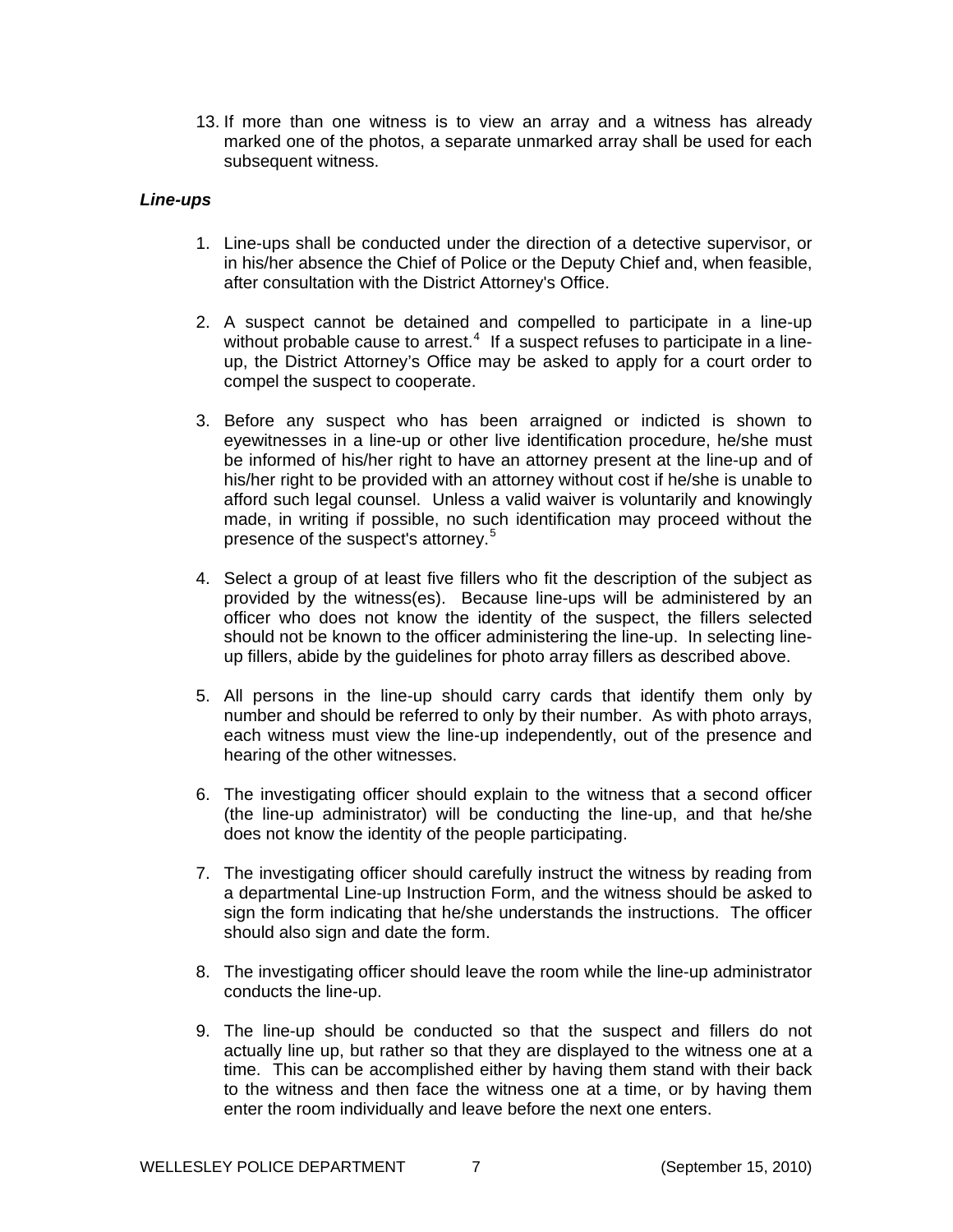- 10. The procedure for showing the participants to the witness and for obtaining a statement of certainty is the same as for photo arrays. If practicable, the officer should record the procedure.
- 11. When an attorney for the suspect is present, the attorney should be permitted to make reasonable suggestions regarding the composition of the line-up and the manner in which it is to be conducted. Any suggestions made by the suspect's attorney should be included as part of the line-up report.
- 12. Allow counsel representing the accused sufficient time to confer with his/her client prior to the line-up. Once the line-up is commenced, attorneys should function primarily as observers and he/she should not be permitted to converse with the line-up participants, or with the witnesses, while the line-up is underway. The concept of blind administration requires that no one be present who knows the identity of the suspect. For this reason, the attorney should leave the room before the line-up begins.
- 13. The suspect's attorney is not legally entitled to the names or addresses of the witnesses attending a line-up if the suspect has not yet been arraigned or indicted.<sup>[6](#page-10-5)</sup> If an attorney in such a situation insists on having information about line-up witnesses, advise him/her to direct his/her request to the District Attorney's Office.
- 14. During a line-up, each participant may be directed to wear certain clothing, to put on or take off certain clothing, to take certain positions or to walk or move in a certain way.<sup>[7](#page-10-6)</sup> If officers are to ask the participants to wear an article of clothing, they must guard against circumstances where the article only fits the suspect. All line-up participants shall be asked to perform the same actions.
- 15. Line-up participants must not speak during the line-up. If identification of the suspect's voice is desired, a separate procedure must be conducted. (See section on voice identification below.)
- 16. After a person has been arrested, he/she may be required to participate in a line-up regarding the crime for which he/she was arrested. $8$  After arrest, a suspect may lawfully refuse to participate in a line-up only if he/she has a right to have counsel present (post arraignment/indictment) and the counsel is absent through no fault of the suspect or his/her attorney.

# *Voice Identification*

1. Although considerably less common than visual identifications, voice identifications may be helpful to criminal investigations where the victim or other witness was blind, the crime took place in the dark, the subject was masked, the witness' eyes were covered by the perpetrator, or they were never in the same room with the perpetrator but heard his/her voice. If officers wish to conduct a voice identification procedure with a witness who also saw the subject, they must first consult with the a detective supervisor, or in his/her absence the Chief of Police or the Deputy Chief and, when feasible, the District Attorney's Office.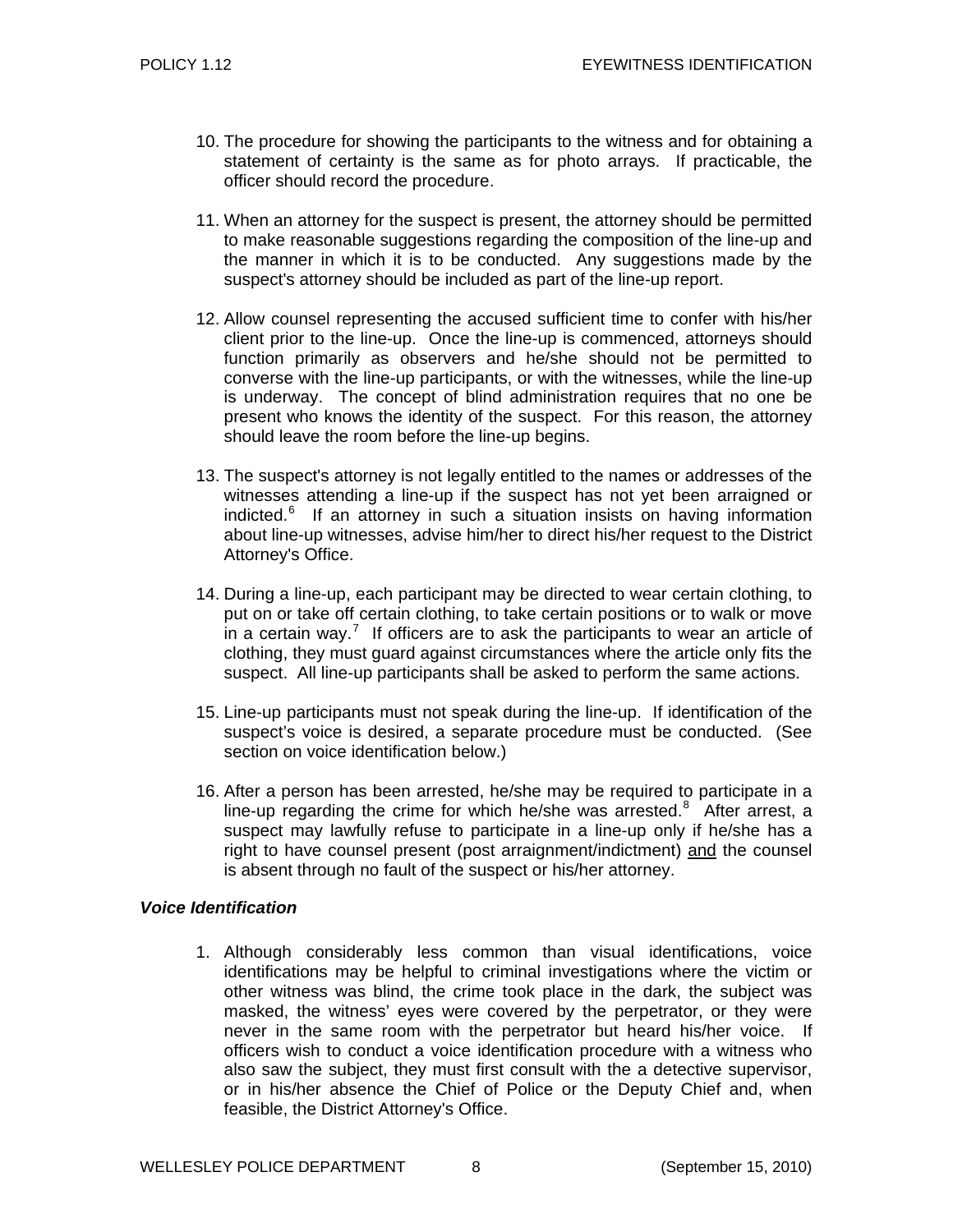- 2. As with any in-person identification or confrontation, if the suspect has been arraigned or indicted, he/she has a right to the presence of counsel at the voice identification procedure.
- 3. Where a voice identification is attempted, the following procedures should be employed to the extent possible:<sup>[9](#page-10-8)</sup>
	- a. As in a line-up, there should be at least six persons whose voices will be listened to by the witness; one-on-one confrontations should be avoided. Because line-ups will be administered by an officer who does not know the identity of the suspect, the fillers should not be known to the officer administering the procedure, and officers should abide by the guidelines for photo array and line-up fillers as described above;
	- b. The suspect and other participants shall not be visible to the witness; this can be done by using a partition, or by similar means;
	- c. All participants, including the suspect, shall be instructed to speak the same words in the same order;
	- d. The words recited by the participants shall not be the ones spoken by the offender during the crime; the line-up participants should speak neutral words in a normal tone of voice:<sup>[10](#page-10-9)</sup>
	- e. When both a visual and voice line-up are conducted, the witness should be informed that the line-up participants will be called in a different order and by different numbers;<sup>[11](#page-10-10)</sup>
	- f. If there are two or more suspects of a particular crime, present each suspect to witnesses in separate line-ups. Different fillers should be used to compose each line-up.
- 4. As with any identification procedure, police officers should avoid any words or actions that suggest to the voice witness that a positive identification is expected or who they expect the witness to identify.
- 5. The investigating officer should carefully instruct the witness by reading from a departmental Voice Identification Line-up Instruction Form, and the witness should be asked to sign the form indicating that he/she understands the instructions. The officer should also sign and date the form. If practicable, the officer should record the procedure.
- 6. Adhere to the principles of blind administration as described above. As is the case with photo arrays and line-ups, the investigating officer should leave the room while the administrator conducts the procedure.

# *Courtroom Identification*

Prior to conducting any courtroom identification procedure, officers should consult the District Attorney's Office. The same right to an attorney and the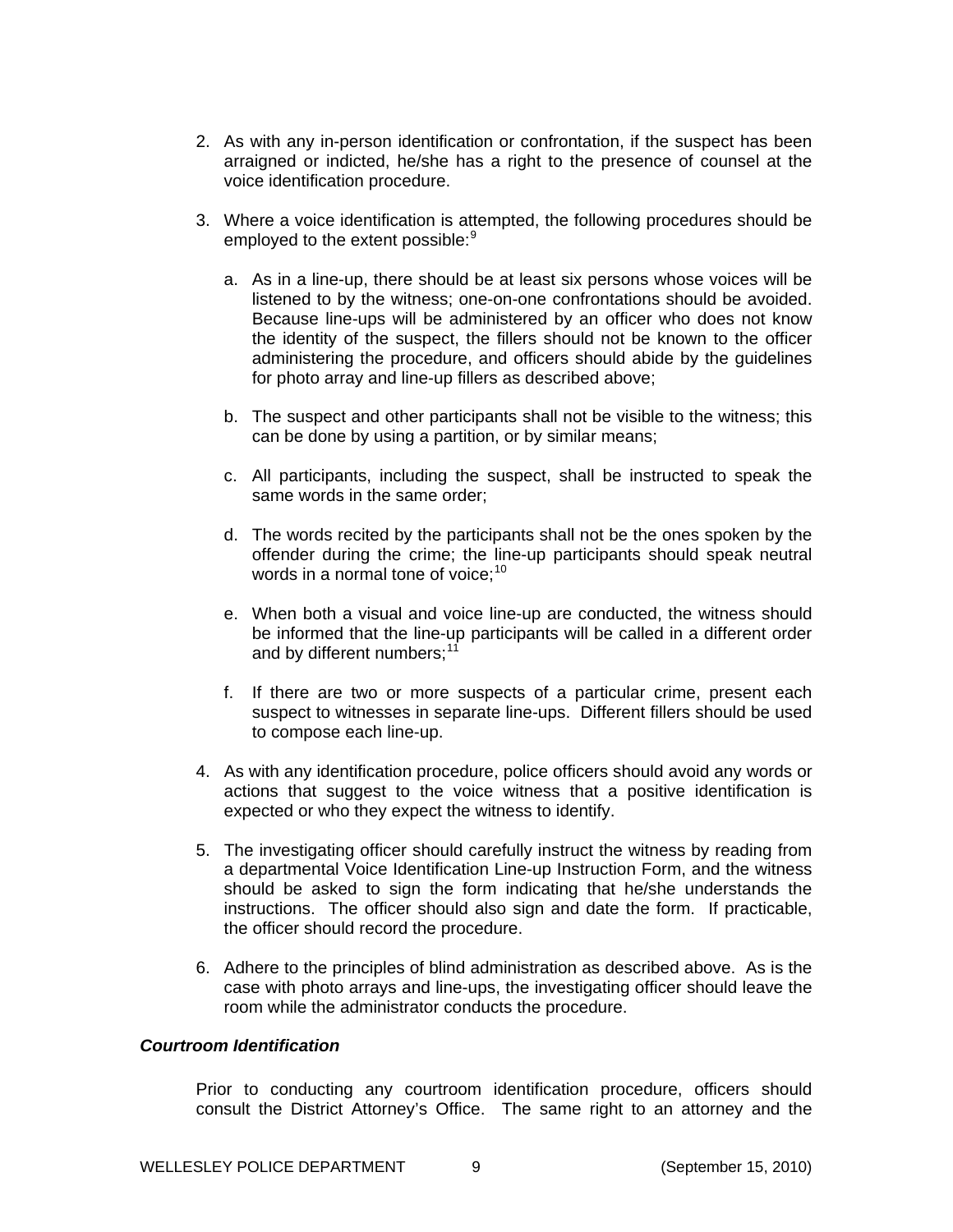same due process considerations that apply to all other identification procedures also apply to station house and courtroom identifications.

- 1. If the suspect has been arraigned or indicted, he/she has a right to have counsel present at any in-person identification/confrontation.
- 2. Live confrontations and informal viewings of the suspect by witnesses must be conducted in such a manner as to minimize any undue suggestiveness.
- 3. Officers shall not state or suggest that the suspect has been arrested or booked or that he/she has made any confession or incriminating statement or that any incriminating evidence has been uncovered. The witness' identification, particularly if it takes place in a police station or courtroom, must be a result of his/her recollection of the appearance of the perpetrator and must not be unduly influenced by information or suggestions originating from the police.

# *Drawings and Identi-Kit Composites*

An artist's sketch, computerized drawing, composite, or other depiction can sometimes aid an investigation, but are most effective when a witness has a good recollection of the offender's facial features. However, research has shown that a person selected based on resemblance to composite is more likely to be mistakenly identified. Additionally, building a composite has been shown to lower a witness' accuracy for identifying the original face.

Prior to attempting a sketch or composite, officers should take from the witness and document a full description of the offender.

- 1. A sketch prepared by a trained artist is preferred over a composite.
- 2. Sketches and composites should not be attempted prior to the showing of a photo array or line-up.
- 3. Once the sketch or composite has been completed, the witness should be asked to state in his/her own words how accurately the composite reflects how the suspect appeared during the crime and a report should be prepared regarding the sketch or composite procedure.
- 4. The fact that a suspect resembles a sketch or composite is not, without more, probable cause to believe that the suspect is the offender.

# *Mug Shots*

When an investigation has failed to identify a suspect, it may be advisable to have eyewitnesses come to the police station to look through photographic files. However, officers should not resort to this procedure until other investigative avenues have been exhausted.

1. Remove or hide any information on the photographs that might in any way influence the witness;